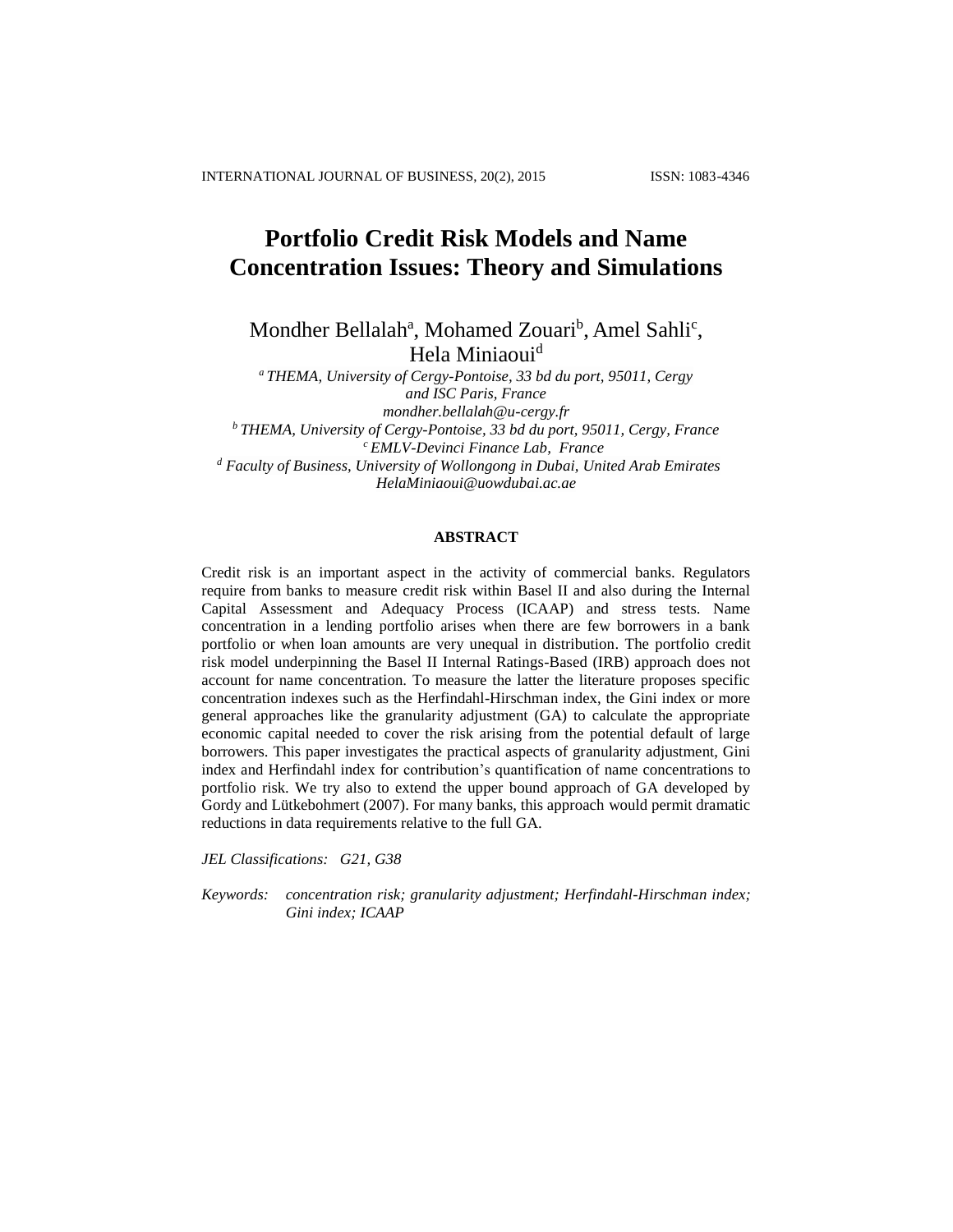## **I. INTRODUCTION**

The global financial crisis highlights the importance of credit risk in the banking portfolios. Credit risk is an important source of profit in the activity of commercial banks. Regulators and in particular BIS and Central Bank regulators and supervisors require from banks to measure credit risk within Basel II at least once a year if not every quarter. Boards of directors require from risk management to provide also quarterly reports at least regarding the credit portfolio. Regulators and supervisors require also during the Internal Capital Assessment and Adequacy Process, ICAAP and stress tests exercise to provide the credit risk information. Historical experience shows that concentration of credit risk in asset portfolios has been one of the major causes of bank distress. This is true both for individual institutions as well as banking systems at large. The failures of large borrowers like Enron, Worldcom and Parmalat were the source of sizeable losses in a number of banks. Concentration of exposures in credit portfolios may arise from two types of imperfect diversification. The first type, name concentration, relates to imperfect diversification of idiosyncratic risk in the portfolio either because of its small size or because of large exposures to specific individual obligors. However the second type, sector concentration, relates to imperfect diversification across systematic components of risk, namely sectorial factors.

The existence of concentration risk violates one or both of two key assumptions of the Asymptotic Single-Risk Factor (ASRF) model that underpins the capital calculations of the internal ratings-based (IRB) approaches of the Basel II Framework.

The ASRF model in the new Basel capital framework does not allow for the explicit measurement of concentration risk. In the risk-factor frameworks that underpin the internal ratings-based (IRB) risk weights of Basel II, credit risk in a portfolio arises from two sources, systematic and idiosyncratic risks. Systematic risk represents the effect of unexpected changes in macroeconomic and financial market conditions on the performance of borrowers. Borrowers may differ in their degree of sensitivity to systematic risk, but few firms are completely indifferent to the wider economic conditions in which they operate. Therefore, the systematic component of portfolio risk is unavoidable and only partly diversifiable. Meanwhile, idiosyncratic risk represents the effects of risks that are particular to individual borrowers. As a portfolio becomes more fine-grained, in the sense that the largest individual exposures account for a smaller share of total portfolio exposure, idiosyncratic risk is diversified away at the portfolio level. This risk is totally eliminated in an infinitely granular portfolio<sup>1</sup>.

From the mentioned types of concentration risk, name concentrations are better understood than sector concentrations. The theoretical derivation of the granularity adjustment that accounts for name concentrations was done by Wilde (2001) and improved by Pykhtin and Dev (2002) and Gordy (2003). The adjustment formulas are derived in a more straightforward approach by Martin and Wilde (2002), Rau-Bredow (2002) and Gordy (2004). Furthermore, the adjustment is extended and numerically analyzed in detail by Gürtler, Heithecker, and Hibbeln (2008). A related approach is the granularity adjustment from Gordy and Lütkebohmert (2007), whereas the semiasymptotic approach from Emmer and Tasche (2005) refers to name concentrations due to a single name while the rest of the portfolio remains infinitely granular, so this can be called "single name concentration".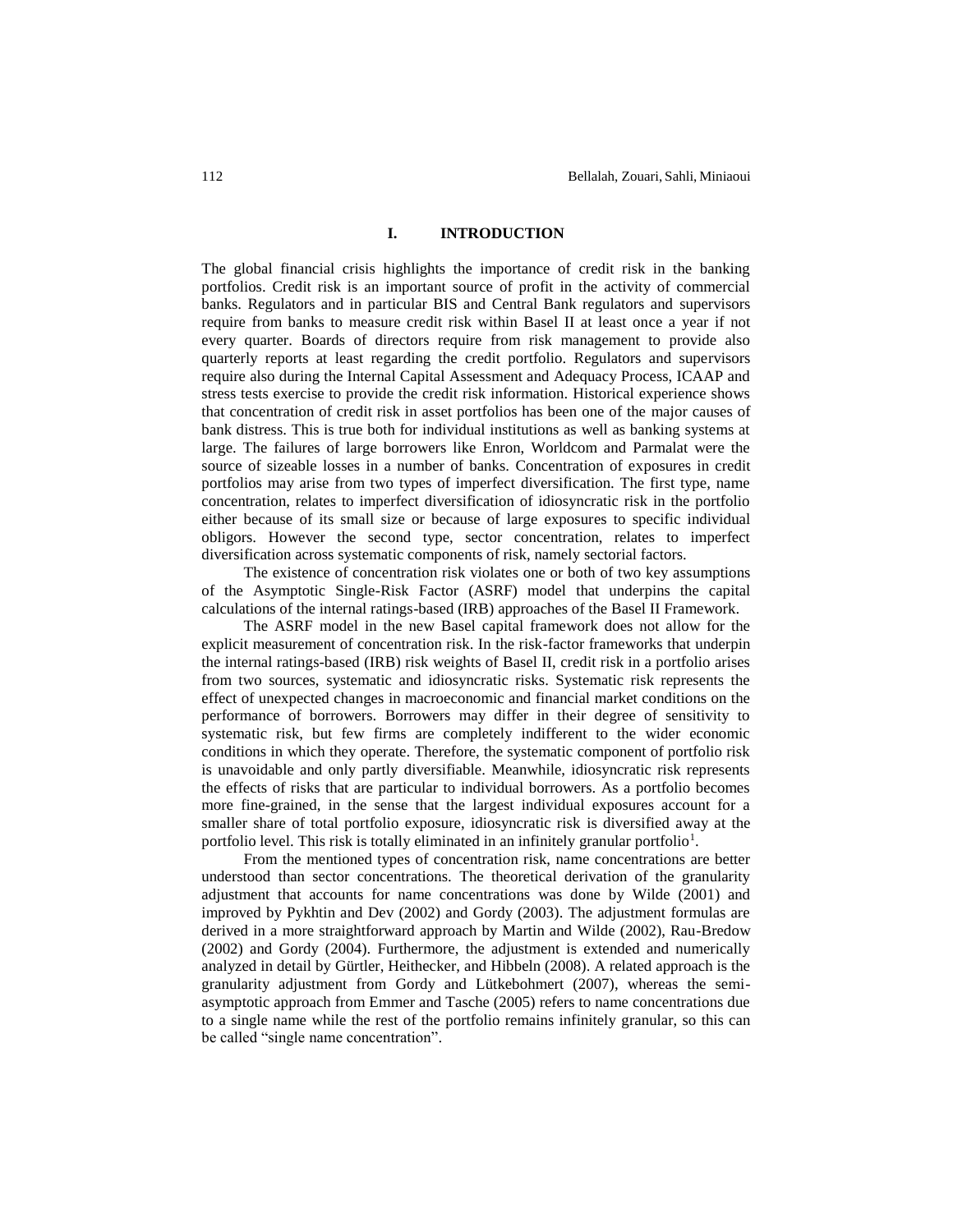On the basis of previous evidences and references, we propose in this paper a comparison between the methods available for measuring name concentration and we try to improve the upper bound of granularity adjustment approach proposed by Gordy and Lütkebohmert (2007). The paper is organized as follows. Section II describes the methods available for measuring concentration risk and presents the method of "upper bound" based on partial information of the portfolio. Section III describes the data set that we used in our empirical studies. The performance of the GA is evaluated in various ways in Section IV.

# **II. THE MODELS TO MEASURE CREDIT RISK IN SINGLE-NAME CONCENTRATION**

The approaches available for measuring single-name concentration can be broken down into model-free and model based methods. The first approach is to adapt indices of concentration such as Herfindahl-Hirschman index proposed by Kwoka (1977) and Gini index suggested by (Gini, 1921). While these indices can be good measures for concentration itself, they do not seem to serve well for concentration risk because they do not take distribution of different quality obligors into account. The second approach is granularity adjustment. In this paper, we present and evaluate the revised GA proposed by Gordy and Lütkebohmert (2007), appropriate for the application under the Pillar 2 of Basel 2. The proposed methodology is similar in form and spirit to adjustment of granularity proposed in the second consultative paper (CP2) of Basel 2 (2001). As in the CP2 version, the data inputs to the revised GA are drawn from quantities already required to calculate the IRB capital requirements.

In the practical application, the data inputs can present the greatest obstacle to effective implementation. When a bank has several exposures to the same underlying borrower, it is important that these multiple exposures are aggregated into a single exposure in order to calculate GA inputs.

To reduce the difficulties associated with exposures aggregation, the revised GA provides for the possibility that banks are allowed to calculate the GA on the basis of the largest exposures in the portfolio and saving them the need to aggregate data on each borrower. To enable this option, regulators must be able to calculate the largest possible GA that is consistent with the incomplete data provided by the bank. The approach proposed by Gordy and Lütkebohmert (2007) is based on an upper bound formula for the GA as a function of data on the m largest exposures of a portfolio of n loans (with  $m \le n$ ). This methodology takes advantages of theoretical advances that have been made since the time of CP2. In practice, both approaches are used to measure the concentration risk of their portfolio. However the concentration measurement index such as Herfindahl-Hirschman index cannot measure the actual risk accurately, granularity adjustment sometimes overestimates the actual concentration risk of a portfolio.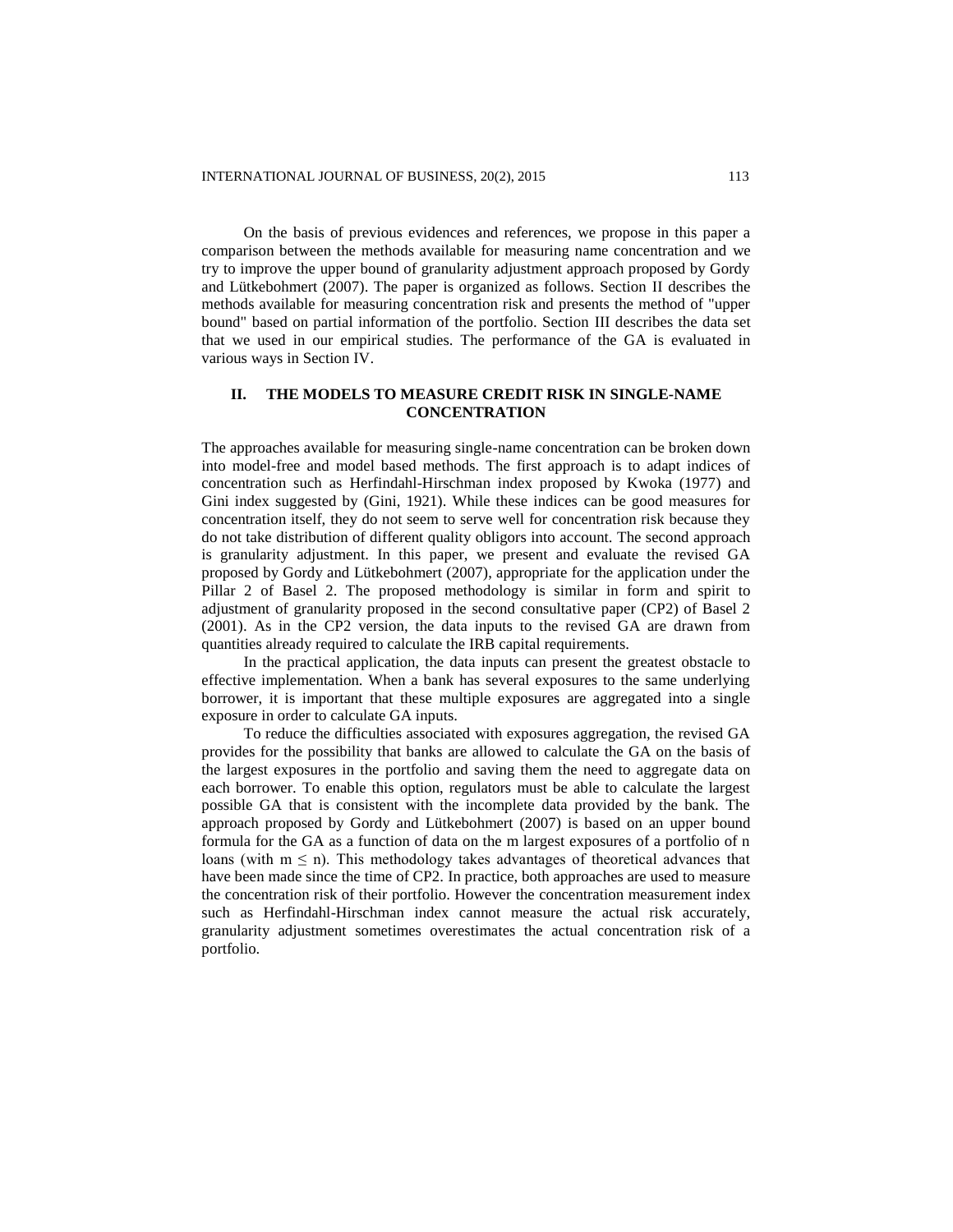## **A. The Use of Indexes to Measure Concentration in Credit Risk: Herfindahl-Hirschman Index**

Herfindahl-Hirshman index (HHI) is a commonly used ratio to measure concentrations. The HHI can also be used to calculate portfolio concentration risk. This is a very straight forward measure of concentration. Herfindahl index gives a weight depending on the exposure to the counterparties. HHI measures concentration as the sum of the squares of the relative portfolio shares of all borrowers.

$$
HHI = \sum_{i=1}^{n} s_i^2
$$
 (1)

Where  $s_i$  is the portfolio share of borrower i, and n denote the number of positions in the portfolio. It is assumed that exposures have been aggregated so that there is a single borrower for each position.

$$
s_i = A_i \mathbin{/} \sum\limits_{j=1}^n Aj.
$$

Where  $A_i$  is the exposure at default (EAD<sub>i</sub>).

Well-diversified portfolios with a large number of small credits have an HHI value close to zero, whereas heavily concentrated portfolios can have a considerably higher HHI value. In the extreme case where we observe only one credit, the HHI takes the value of 1.

In the context of the measurement of concentration risk, the HHI formula is included as a main component of a number of approaches.

#### **B. The Measure of Concentration Credit Risk and the Gini Index**

The Gini index (G) or Lorenz ratio is a standard measure of inequality or concentration of a group distribution. It is defined as a ratio with values between 0 and 1. A low Gini index indicates more equal income or distribution of loan assets with different industries/groups, sectors, etc., while a high Gini index indicates more unequal distribution. 0 corresponds to perfect equality and 1 corresponds to perfect inequality. More formally, G could be expressed as:

$$
G = 1 + 1/n - (2/n^2 \overline{A})(A_1 + 2A_2 + 3A_3 + .... + nA_n),
$$
 (2)

Where  $A_i$ ,  $i = 1,...,n$  is the credit amount by each borrower in a specific portfolio in

decreasing order of size and A is the mean of  $A_i$ , i = 1,...,n, equal to  $A = \frac{1}{n} \sum A_i$ n  $\overline{A} = \frac{1}{n} \sum_{i=1}^{n} A_i$ .

G is thus a weighted sum of the shares, with the weights determined by rank order position. A value of Gini index close to zero corresponds to a well-diversified portfolio where all exposures are more or less equally distributed and a value close to one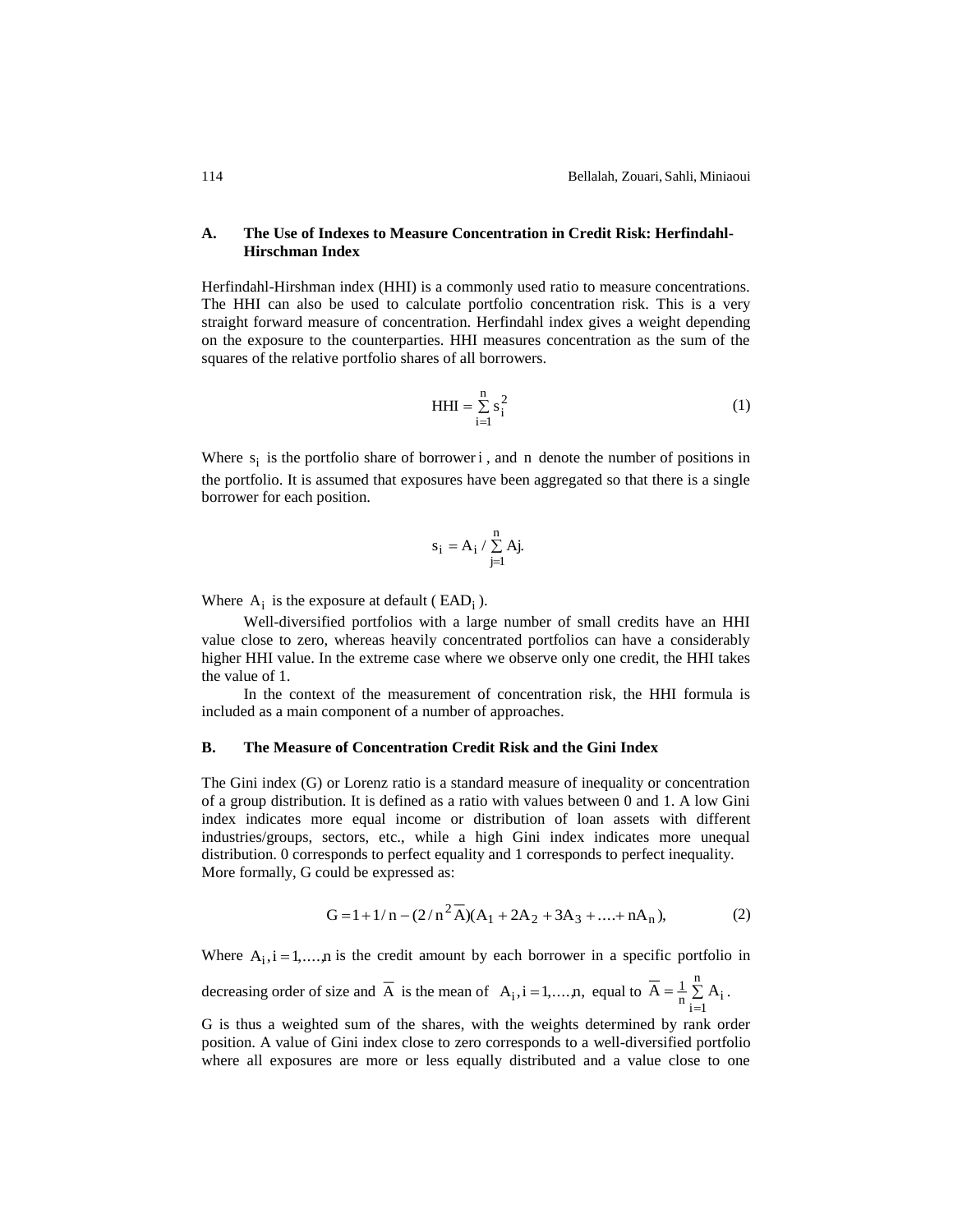corresponds to a highly concentration portfolio. A Gini index in the range of 0.3 or less indicates substantial equality, Gini  $>0.3$  to 0.4 indicate acceptable normality. However, if Gini index is above 0.4 means concentration is large or inequality is high.

## **C. The Granularity Adjustment Formula in Credit Risk Measurement**

The granularity adjustment (GA) can be applied to any risk-factor model portfolio credit risk. Gordy and Lütkebohmert (2007) follow the treatment of Martin and Wilde (2002) in the mathematical presentation, but the parameterization of the GA formula is different. Let X be the systematic risk factor. We assume that X is unidimensional for consistency with the asymptotic single risk factor framework of Basel 2. Let  $U_i$  be the rate of loss on position i and let  $L_n$  denote the rate of loss in the portfolio of the first n positions.

$$
L_n = \sum_{i=1}^{n} s_i U_i,
$$
 (3)

Let  $\alpha_q(Y)$  be the  $q^{th}$  percentile of the distribution of a random variable Y. When economic capital is measured as the value at risk (VaR) at the  $q<sup>th</sup>$  percentile, we estimate  $\alpha_q(l_n)$ . The IRB formula gives us the  $q^{th}$  percentile of the conditional expected loss  $\alpha_q(E[L_n | X])$ . The difference  $\alpha_q(L_n) - \alpha_q(E[L_n | X])$  is the "accurate" adjustment for the effect of undiversified idiosyncratic in the portfolio. Such an adjustment cannot be obtained through an analytical form, but we can construct a Taylor series of approximations in the orders of  $1/n$ .

The functions  $\mu(X) = E[L_n | X]$  and  $S^2 = V[L_n | X]$  are the conditional mean and variance of portfolio losses respectively. Let h denote the probability density function of X. Wilde (2001b) shows that the first order of the granularity adjustment is given by

$$
GA = \frac{-1}{2h(\alpha_q(X))} \frac{d}{dx} \left( \frac{\sigma^2(x)h(x)}{\mu'(x)} \right) |_{x = \alpha_q(X)}
$$
(4)

In the granularity adjustment formula, the terms  $\mu(x)$ ,  $\sigma^2(x)$  and  $h(x)$  are modeldependent. For the purposes of the GA in a supervisory setting, it is desirable to base the GA on the same model as the one that underpins the IRB capital formula. Unfortunately, this is not feasible because the IRB formula is derived within a single risk factor model mark-to-market Vasicek (2002). The expressions of  $\mu(x)$  and  $\sigma^2(x)$ in such models are very complex. We base the GA on a model chosen for the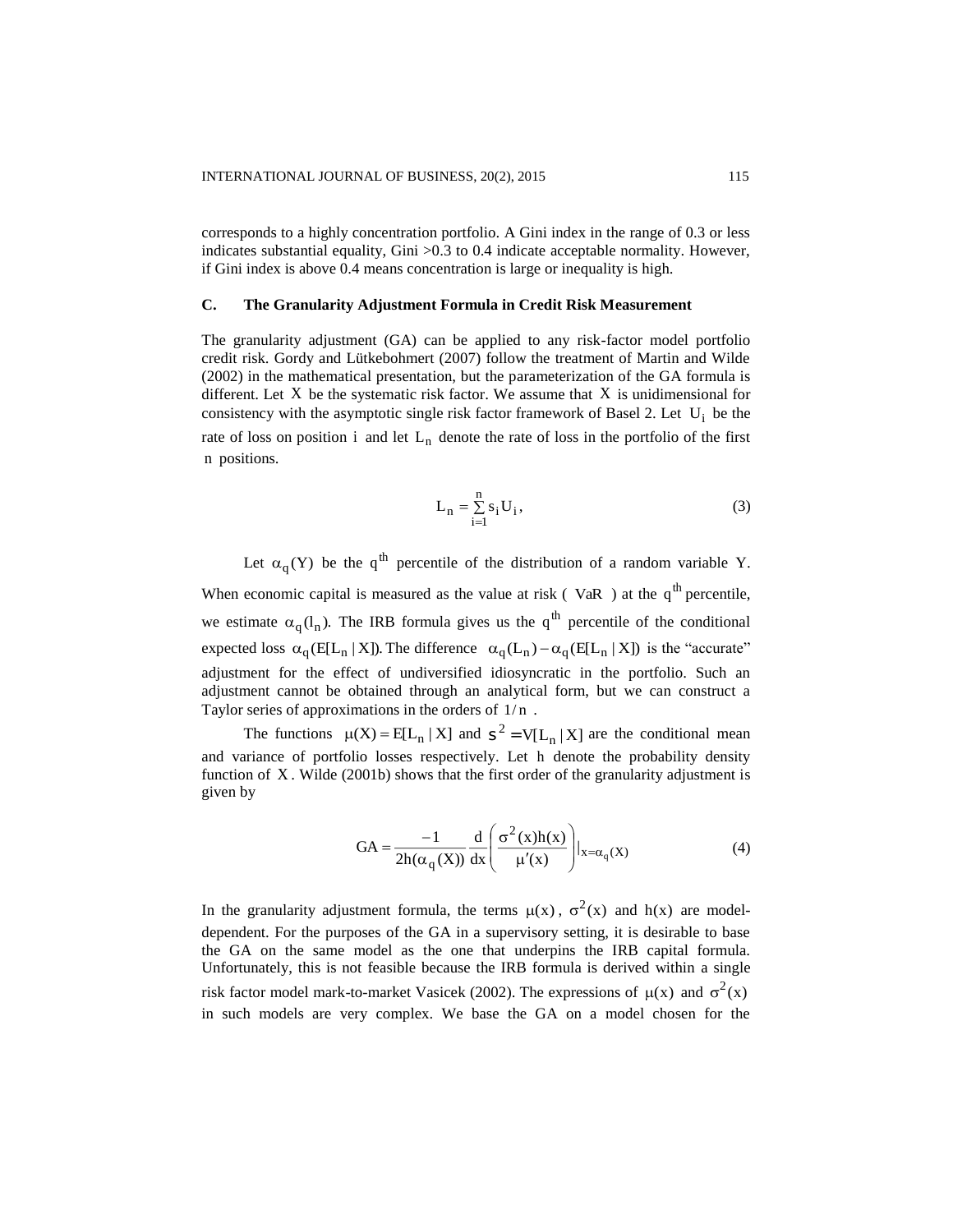tractability of the resulting expressions and we reparameterize the inputs in a way that restores consistency as much as possible. Our chosen model is an extended version of the single factor CreditRisk+ model that take into account for the idiosyncratic risk. As CreditRisk+ is an actuarial loss model, we define the rate of loss as  $U_i = LGD_iD_i$ where  $D_i$  is an indicator of default equals to 1 if the borrower defaults and 0 otherwise. The systematic risk factor X generates correlation across borrower defaults by varying the probability of default. Conditional on  $X = x$ . The probability of default is expressed as follows

$$
PD_i(x) = PD_i(1 - w_i + w_i x).
$$

Where  $PD_i$  is the unconditional probability of default.

The factor loading  $W_i$  controls the sensitivity of the borrower  $i$  to the systematic risk factor. We assume that X is distributed according to a gamma distribution with mean 1 and variance  $1/\xi$  for some positive  $\xi$ . Finally, to obtain an analytical solution for the model, we approximate in CreditRisk + the distribution of the indicator variable of default as a Poisson distribution.

We define the functions  $\mu_i(x) = E[U_i | x]$  and  $\sigma_i^2(x) = V[U_i | x]$ . By the assumption of conditional independence, we have

$$
\mu(x) = E[L_n | x] = \sum_{i=1}^{n} s_i \mu_i(x)
$$

$$
\sigma^2(x) = V[Ln | x] = \sum_{i=1}^{n} s_i^2 \sigma_i^2(x).
$$

The function  $\mu_i(x)$  is :

$$
\mu_i(x) = ELGD_i PD_i(x) = ELGD_i PD_i(1 - w_i + w_i x).
$$

For the conditional variance:

$$
\sigma_i^2(x) = E[LGD_i^2 D_i^2 | x] - ELGD_i^2 PD_i(x)^2
$$
  
= E[LGD\_i^2] E[D\_i^2 | x] - \mu\_i(x)^2. (5)

As  $D_i$  given X, is assumed to be Poisson distributed, we have

$$
E[D_i | X] = V[D_i | X] = PD_i(X)
$$

This implies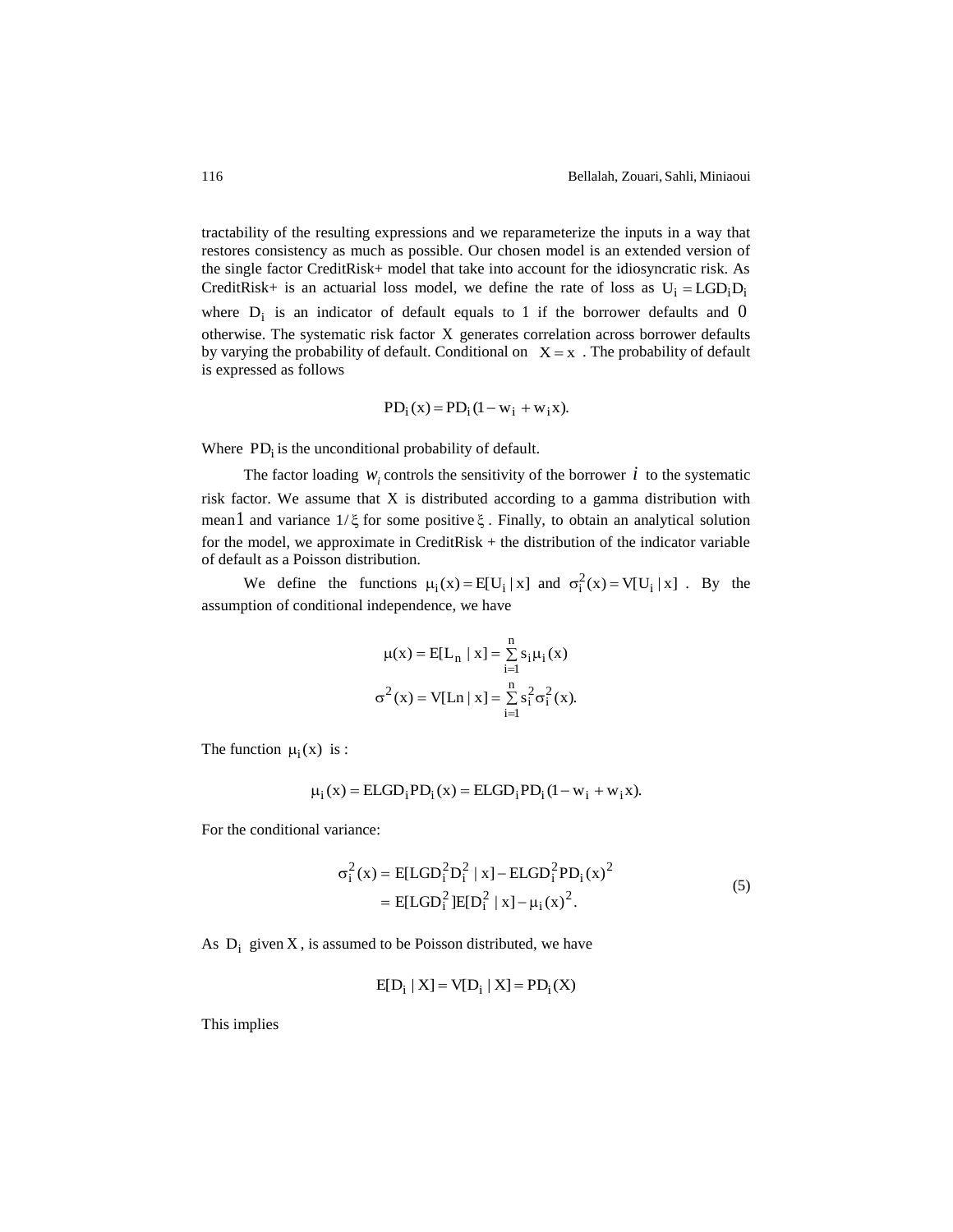$$
E[D_i^2 | X] = PD_i(X) + PD_i(X)^2
$$
.

For the term  $E[{\rm LGD}_i^2]$  in the conditional variance, we can replace

$$
E[LGD_i^2] = V[LGD_i] + E[LGD_i]^2 = VLGD_i^2 + ELGD_i^2
$$

This brings us to

$$
\sigma_i^2 = (VLGD_i^2 + ELGD_i^2)(PD_i(X) + PD_i(X)^2) - \mu_i(x)^2
$$
  
=  $C_i\mu_i(x_q) + \mu_i(x_q)^2 \frac{VLGD_i^2}{ELGD_i^2}$ 

where  $C_i$  is defined as

$$
Ci \equiv \frac{ELGD_i^2 + VLGD_i^2}{ELGD_i}.
$$
 (6)

We replace the gamma probability density function  $h(x)$  and  $\mu(x)$  and  $\sigma^2(x)$  in equation (4), and evaluate the derivative in this equation at  $x = \alpha_q(X)$ . The resulting formula depends on the instrument-level parameters  $PD_i$ ,  $w_i$ ,  $ELGD_i$  and  $VLGD_i$ .

We now re-parameterize the inputs. Let  $R_i$  denote the expected loss reserve requirements, expressed as a share of EAD for instrument i. In CreditRisk +, it is expressed as follows

$$
R_i = ELGD_i PD_i
$$
.

Let  $K_i$  denote the unexpected loss of capital requirement as a share of EAD. In CreditRisk +, this is simply

$$
K_i = E[U_i | X = \alpha_q(X)] = ELGD_i PD_i w_i (\alpha_q(X) - 1)
$$
\n<sup>(7)</sup>

If replace  $R_i$  and  $K_i$  into the GA of CreditRisk +, we find that the PD<sub>i</sub> and  $w_i$ inputs can be eliminated. This gives: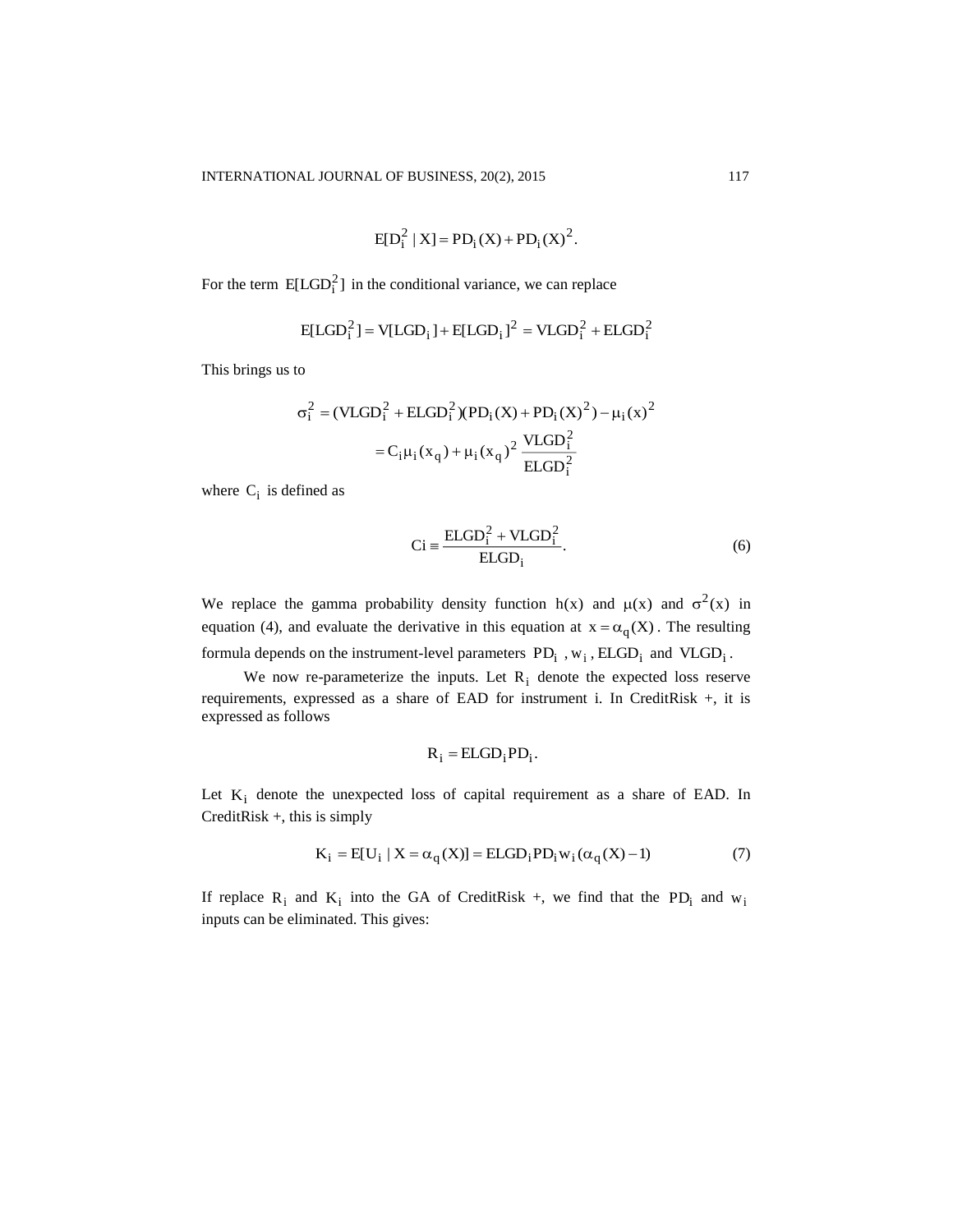$$
GA = \frac{1}{2K^*} \sum_{i=1}^{n} s_i^2 \left[ \left( \delta C_i (K_i + R_i) + \delta (K_i + R_i)^2 \frac{VLGD_i^2}{ELGD_i^2} \right) - K_i \left( C_i + 2(K_i + R_i) \frac{VLGD_i^2}{ELGD_i^2} \right) \right]
$$
(8)

Where  $K^* = \sum s_i K_i$ n  $K^* = \sum_{i=1}^n s_i K$  $i^* = \sum s_i K_i$  is the required capital per unit of exposure for the entire portfolio and where

$$
\delta \equiv (\alpha_q(X) - 1) \Biggl( \xi + \frac{1 - \xi}{\alpha_q(X)} \Biggr).
$$

The variance parameter  $\xi$  affects the GA through  $\delta$ . In the CP2 version, we set  $\xi = 0,25$ . We assume that  $q = 0,999$ . This implies  $\delta = 4,83$ . To avoid the burden of a new data requirement, it seems preferable to impose a regulatory assumption on VLGD. We impose the relationship as found in the CP2 version of the GA:

$$
VLGD_i^2 = \gamma ELGD_i (1 - ELGD_i)
$$
\n(9)

where the regulatory parameter  $\gamma = 0, 25$ .

The formula of the GA can be simplified somewhat. The quantities  $R_i$  and  $K_i$ are typically small and so the terms that are products of these quantities contribute little to the GA . If these second-order terms are eliminated, we arrive at the following simplified formula:

$$
GA_{simplified} = \frac{1}{2K^*} \sum_{i=1}^{n} s_i^2 C_i (\delta(K_i + R_i) - K_i).
$$
 (10)

The accuracy of this approximation to Equation (8) will be evaluated in Section IV.

## **1. Defining An Upper Bound Based on Incomplete Data**

The aggregation of multiple exposures into a single exposure per borrower may be the only real challenge in the implementation of the GA. To reduce these difficulties on banks, Gordy and Lütkebohmert (2007) propose to allow them to calculate the GA based on a subset containing the largest exposures. An upper bound can be calculated for exposures that have been excluded of the computation. The bank can therefore find a trade-off between the cost of data collection and the cost of the additional capital associated with the upper bound. We require information on both the distribution of aggregated positions by EAD and capital contribution. We assume: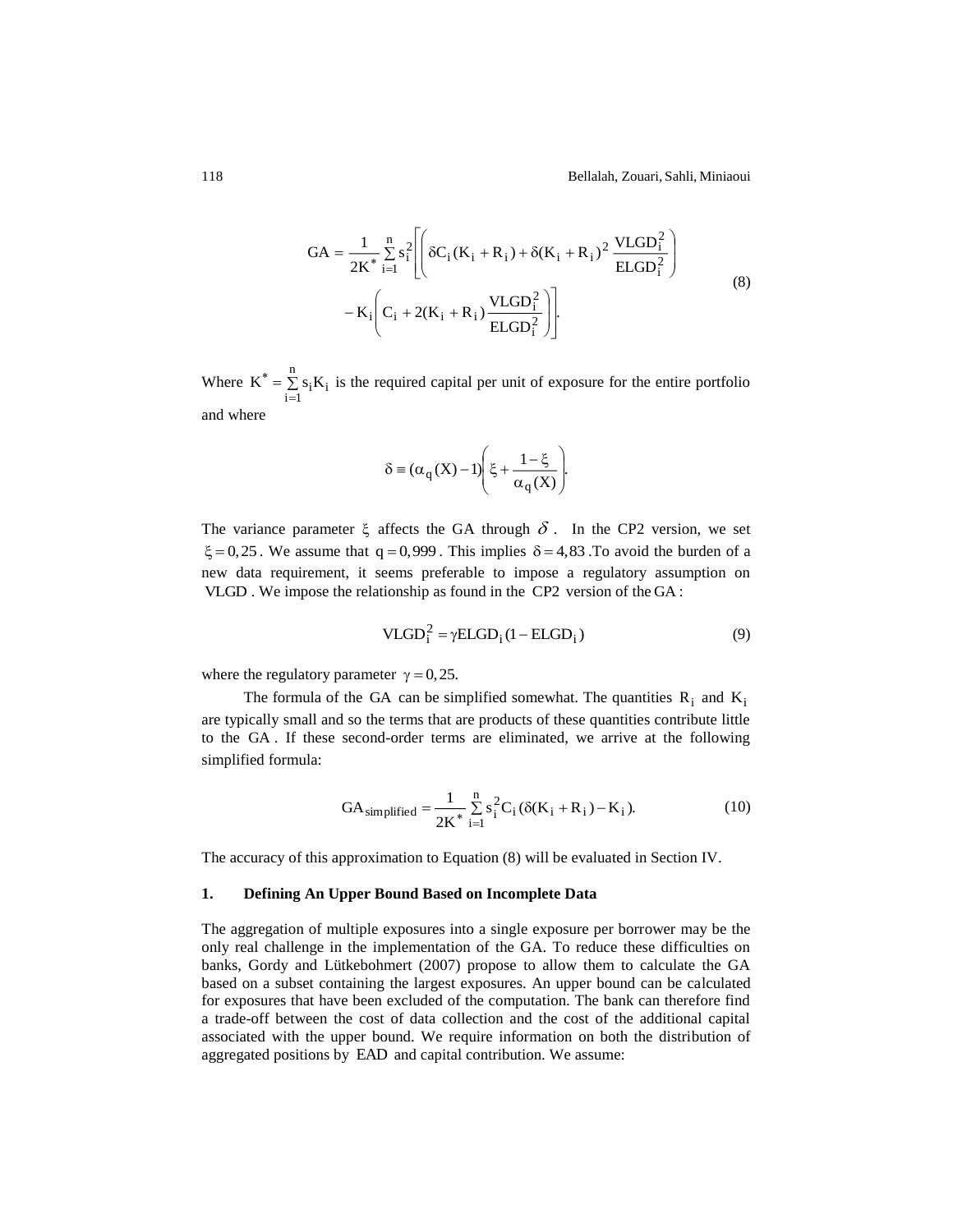1. The bank has identified the  $m$  borrowers to whom it has the largest aggregated exposures measured by their capital contribution  $A_iK_i$ . We denote this set of borrowers by  $\Omega$ . For each borrower  $i \in \Omega$ , the bank knows ( $s_i$ , K<sub>i</sub>, R<sub>i</sub>).

2. For the  $n-m$  exposures unreported, the bank sets an upper bound on share (denoted s') such that  $s_i \leq s'$  for all i in the unreported set.

3. The bank knows  $K^*$  and  $R^*$  for the portfolio as a whole.

A bank can easily determine s' if, for example, internal risk management systems report on the borrowers to which the bank has the largest one exposure in EAD<sup>2</sup>. Denote this set by  $\Lambda$  and let  $\lambda$  be the smallest  $s_i$  in this set. So s' is either the greatest of the  $s_i$  which is in  $\Lambda$  but not in  $\Omega$  or simply  $\lambda$ , (if this set is empty).

$$
s' = \max\{s_i : s_i \in \Lambda \,|\, \Omega \cup \{\lambda\}\}\
$$

We generalize  $K^*$  and  $R^*$  such that

$$
K_k^* = \sum_{i=1}^k s_i K_i
$$
  

$$
R_k^* = \sum_{i=1}^k s_i R_i,
$$

where  $K_k^*$  and  $R_k^*$  are partial weighted sums of  $K_i$  and  $R_i$ , respectively. Finally, we define

$$
Q_i \equiv \delta(K_i + R_i) - K_i.
$$

Using the above notation, the GA can be reformulated as follows

$$
GA_{simplified} = \frac{1}{2K^*} \sum_{i=1}^{n} s_i^2 C_i (\delta(K_i + R_i) - K_i)
$$
  
= 
$$
\frac{1}{2K^*} \left( \sum_{i=1}^{m} s_i^2 C_i Q_i + \sum_{i=m+1}^{n} s_i^2 C_i Q_i \right).
$$
 (11)

The summation over 1 to m is known by assumption 1. By assumption 2 we know that  $s' \geq s_i$  for  $i = m+1, \ldots, n$ . The assumption on VLGD in Equation (9) is sufficient to ensure that  $C_i \leq 1$ . Therefore,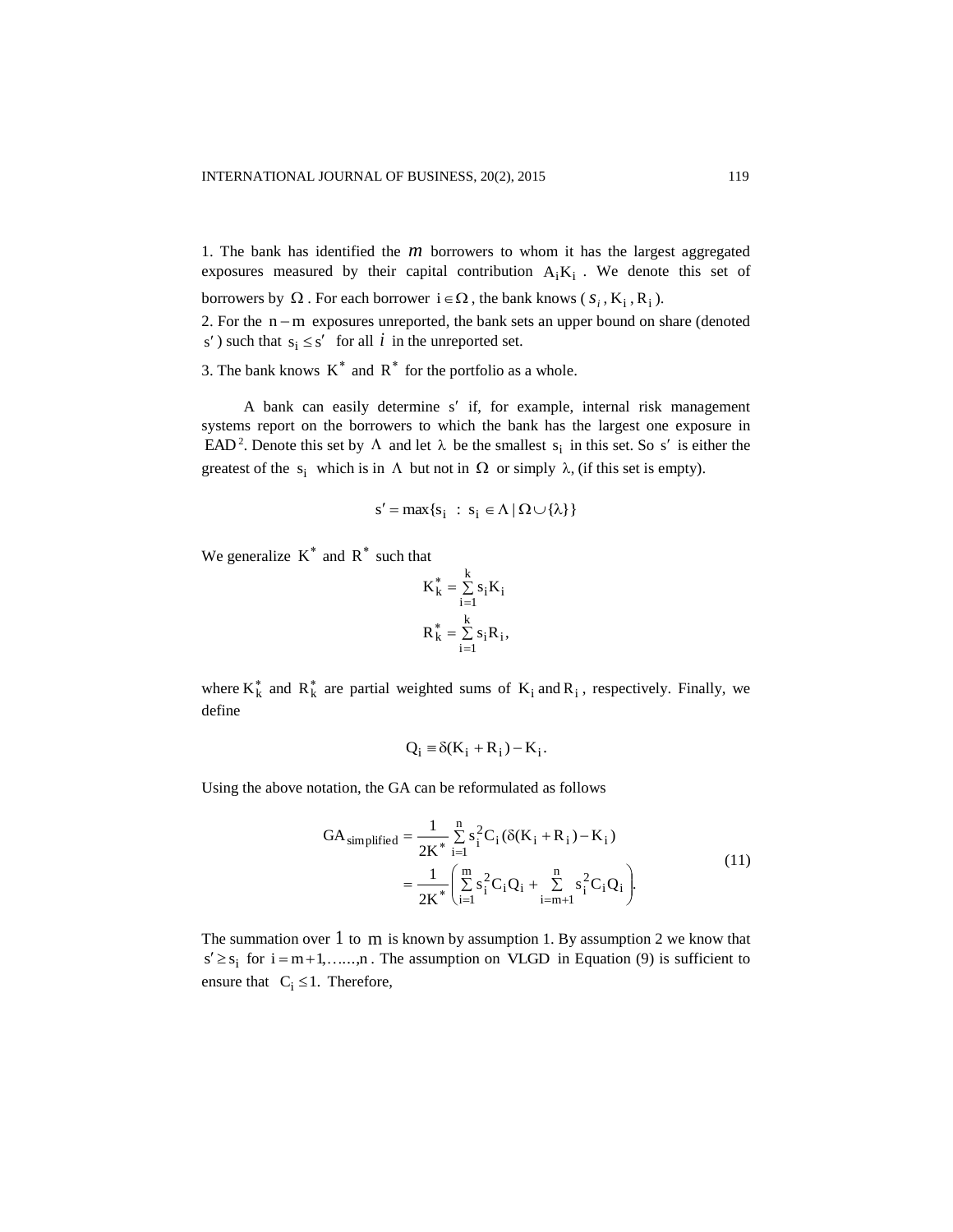120 Bellalah, Zouari, Sahli, Miniaoui

$$
\sum_{i=m+1}^{n} s_i^2 C_i Q_i \leq s' \sum_{i=m+1}^{n} s_i Q_i = s' \Bigg( \delta \sum_{i=m+1}^{n} s_i \left( K_i + R_i \right) - \sum_{i=m+1}^{n} s_i K_i \Bigg).
$$

We also know that

$$
\sum_{i=m+1}^{n} s_i K_i = K^* - K_m^*
$$
  

$$
\sum_{i=m+1}^{n} s_i R_i = R^* - R_m^*.
$$

Assumption 1 implies that  $K_m^*$  and  $R_m^*$  are known by the bank. Thus we obtain:

<sup>s</sup> C Q <sup>s</sup> (( 1)(K K<sup>m</sup> ) (R R<sup>m</sup> )). <sup>i</sup> <sup>i</sup> 2 i n i <sup>m</sup> 1 (12)

We obtain the following upper bound

$$
GA_{simplified}^{upper} = \frac{1}{2K^*} (\sum_{i=1}^{m} s_i^2 C_i Q_i + s'((\delta - 1)
$$
  

$$
(K^* - K_m^*) + \delta(R^* - R_m^*))).
$$
 (13)

# **2. A Modified Upper Bound**

We reincorporate  $C_i$  in the second term of Equation (13) and we obtain the upper bound modified as follows

$$
GA_{\text{simplified}}^{\text{upper(modified)}} = \frac{1}{2K^*} (\sum_{i=1}^{m} s_i^2 C_i Q_i + s' C_i (\delta \sum_{i=m+1}^{n} s_i (K_i + R_i) - \sum_{i=m+1}^{n} s_i K_i))
$$
  

$$
= \frac{1}{2K^*} (\sum_{i=1}^{m} s_i^2 C_i Q_i + s' C_i (\delta (\sum_{i=m+1}^{n} s_i C_i K_i + \sum_{i=m+1}^{n} s_i C_i R_i)).
$$

We define  $\overline{Z}^*$  and  $\overline{T}^*$  so that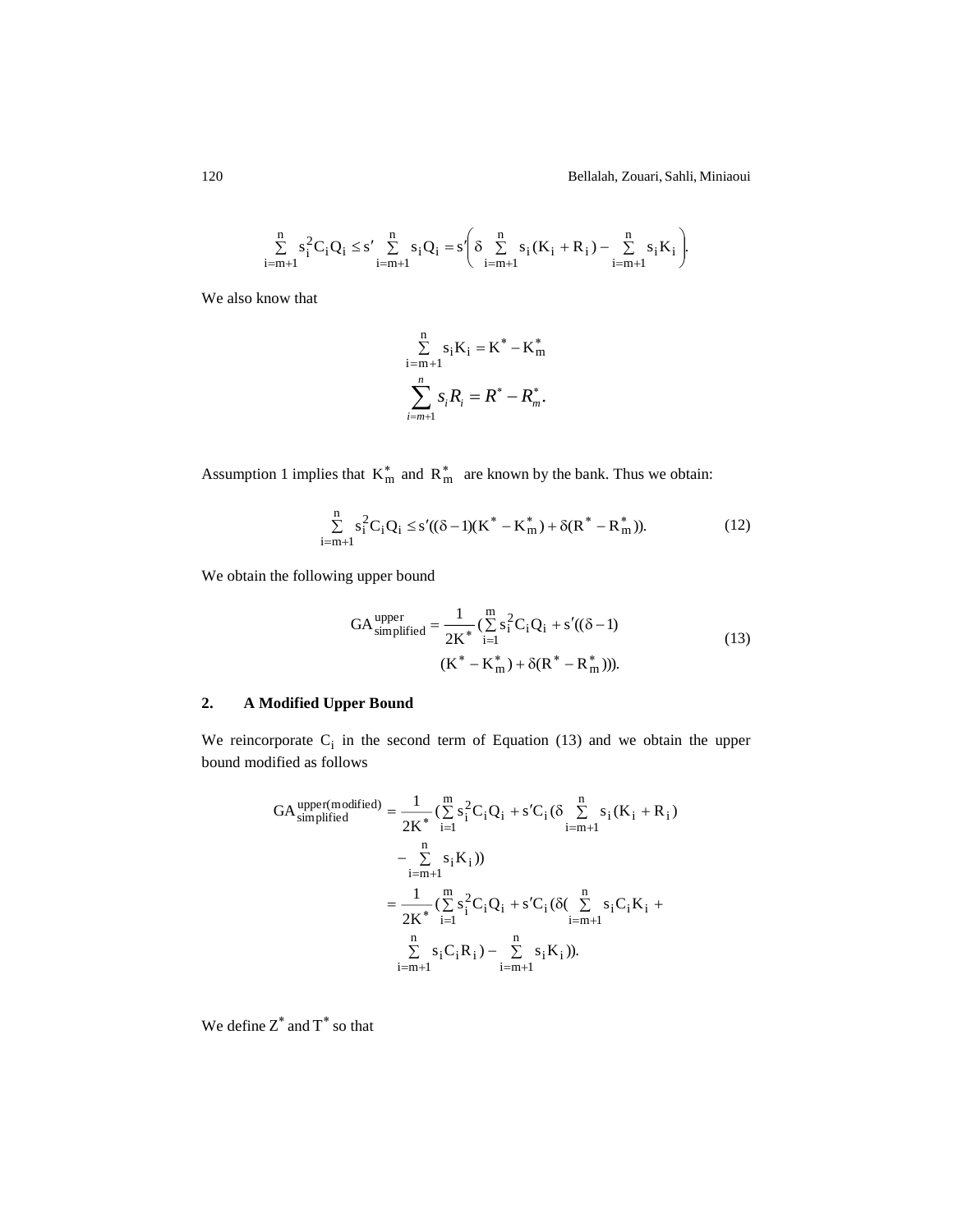$$
Z_{k}^{*} = \sum_{i=1}^{k} s_{i} C_{i} K_{i}
$$

$$
T_{k}^{*} = \sum_{i=1}^{k} s_{i} C_{i} R_{i},
$$

where  $Z_k^*$  and  $T_k^*$  are partial weighted sums of the  $(C_i K_i)$  and  $(C_i R_i)$  sequences, respectively. Next we observe that

$$
\sum_{i=m+1}^{n} s_i C_i K_i = Z^* - Z_m^*
$$
  

$$
\sum_{i=m+1}^{n} s_i C_i R_i = T^* - T_m^*.
$$

Then, we obtain our modified upper bound

$$
GA_{simplified}^{upper(modified)} = \frac{1}{2K^*} (\sum_{i=1}^{m} s_i^2 C_i Q_i + s'((\delta - 1)(Z^* - Z_m^*)) + \delta(T^* - T_m^*))).
$$
\n(14)

#### **III. DATA AND EMPIRICAL TESTS**

To measure Gini index and HHI index and to show the impact of the granularity adjustment on Economic Capital, we apply theses indices on banks portfolios. We use simulated data similar to Gordy and Lütkebohmert (2007) on data from the German credit register. The number of loans in our portfolio varies between 250 and 4000. The amount of each loan is greater or equal to 1 Million euro. We group the banks in large, medium, small and very small banks where large refers to those with 4000 exposures, the medium refers to one with 1000 exposures, small refers to a bank with 500 exposures and very small to a bank with 250 exposures. The mean of the loan size distribution is 4 million Euros. Figure 1 shows the borrower distribution for different PD categories. The PD ranges for each rating grade are listed in Table 1 below.

## **IV. NUMERICAL RESULTS**

In Table 2, we present the granularity adjustments calculated on high quality portfolios varying in size and degree of heterogeneity with ELGD = 45%. As expected, the GA is always small (4 to 18 basis points) for larger portfolios, but can be more important (up to 228 basis points) for the smallest. The table shows the strong correlation between the Herfindahl index and the GA across these portfolios, even if the correspondence is not exact since the GA is sensitive to credit quality. We remark also that portfolio size and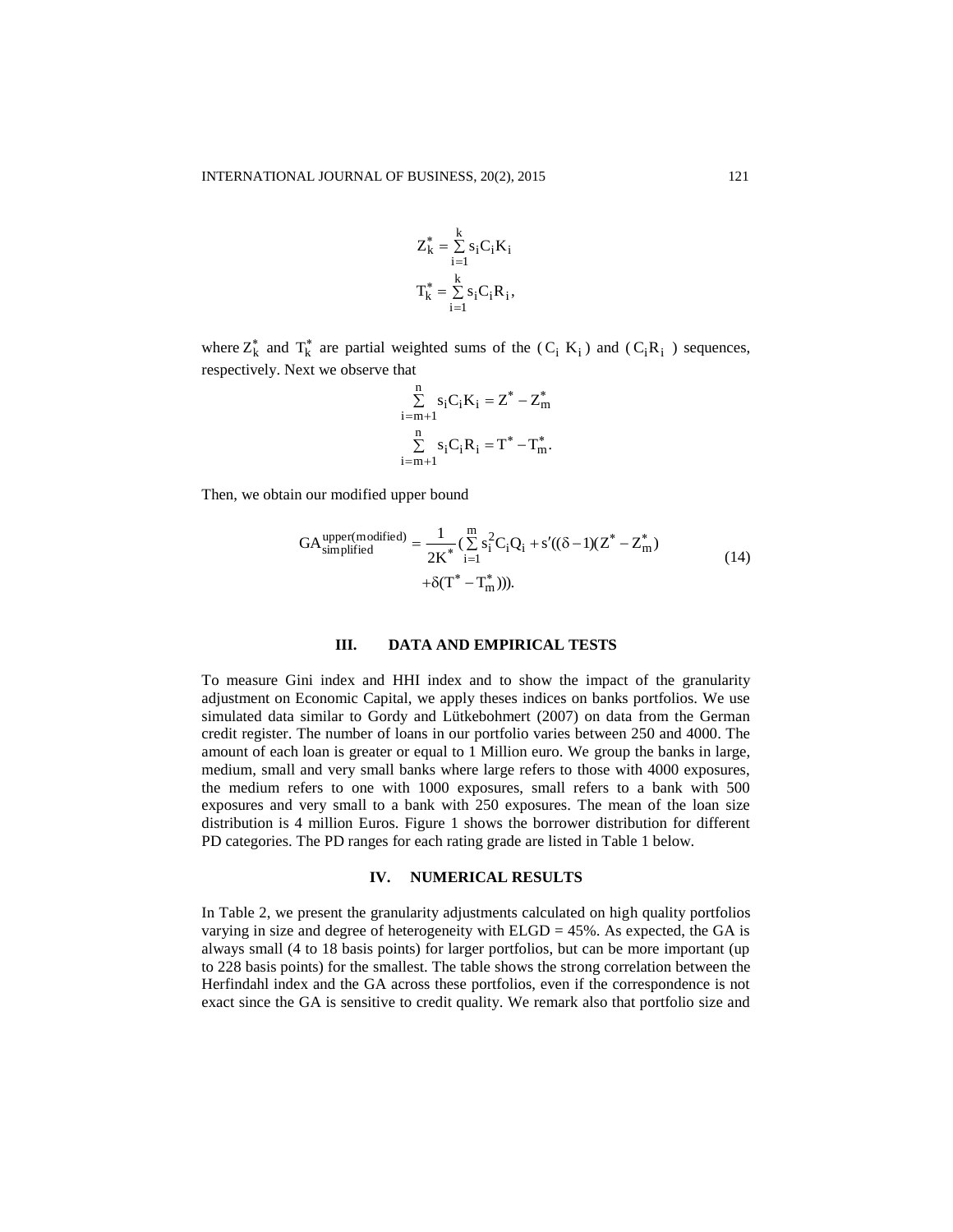credit quality are not taken into consideration when we use the Gini index. In addition, we set three values for the variable ELGD 15%, 45% and 85%.



**Figure 1** Borrower distribution for different PD categories

The average probabilities of default are 0.65%, 1.72%, 3.33% and 4.05% for portfolios of high, medium, low and very low quality. They are all higher than the average PD portfolio used by Gordy and Lütkebohmert (2007), about 0.43%.

| <b>Rating Grade</b> | $PD(\% )$                            |
|---------------------|--------------------------------------|
| AAA                 | PD<0.02                              |
| AA                  | $0.02$ <pd 0.06<="" <="" td=""></pd> |
| A                   | 0.06 < P D < 0.18                    |
| <b>BBB</b>          | $0.18 \leq P D \leq 0.106$           |
| <b>BB</b>           | $0.106 <$ PD $\leq 4.94$             |
| В                   | 4.94 <pd<19.14< td=""></pd<19.14<>   |
| C                   | PD<19.14                             |

**Table 1** PD ranges associated with rating buckets

**Table 2** GA, Gini index and HHI index for different portfolios

| Portfolio  | Number of Exposures | $GA$ (in %)       | HHI           | G             |
|------------|---------------------|-------------------|---------------|---------------|
| Large      | 4000                | 0.0003-0.0014     | $0.04 - 0.18$ | $0.15 - 0.65$ |
| Medium     | 1000                | 0.0012-0.0056     | $0.15 - 0.67$ | $0.15 - 0.65$ |
| Small      | 500                 | $0.0025 - 0.0113$ | $0.3 - 1.33$  | $0.15 - 0.65$ |
| Very Small | 250                 | 0.005-0.0227      | $0.61 - 2.28$ | $0.15 - 0.65$ |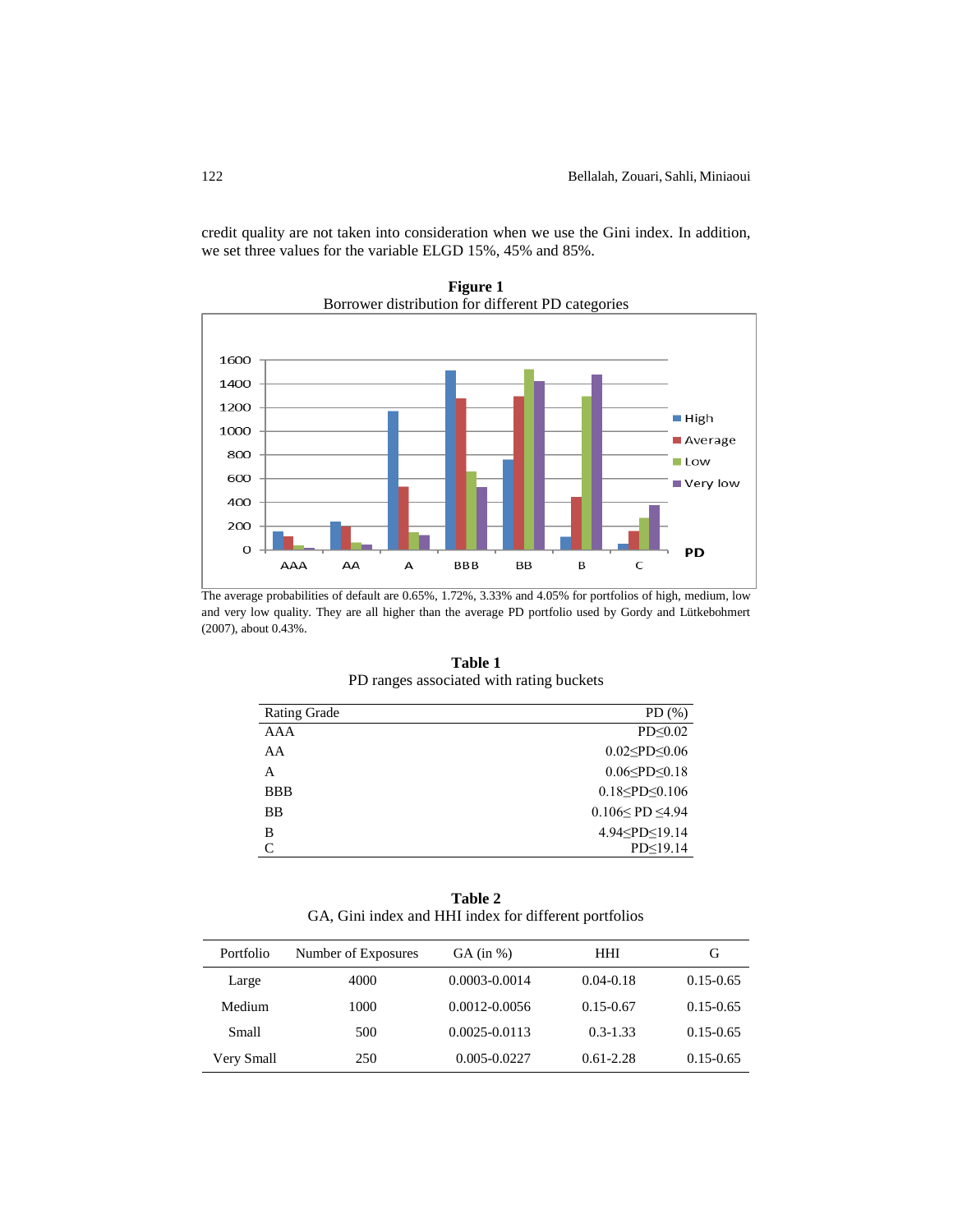Table 3 presents the relative add-on for the adjustment of granularity on the Risk Weighted Assets (RWA) of Basel II for the very small, small, medium and large sizes of average quality portfolios with  $ELGD = 45\%$ . For the largest portfolio (benchmark) with 4000 exposures, the most homogeneous in terms of size of exposure, the GA is about 0.0440% and the IRB capital requirements is 5.853%. Thus, the add-on due to the granularity is approximately 0.747% and the economic capital to capture both the systematic risk and risk from single name concentration is 5.897% of the total portfolio exposure. For the rest of the portfolios, the add-on for the GA is higher than for the reference portfolio, but it is still small for some medium-sized portfolios. For smaller portfolios (less than 1000 exposures), the add-on for the GA is more significant. We also show in Figure 2 that the add-on of the GA (red part) is more significant for smaller portfolios.

**Table 3** GA as percentage add-on to RWA

| Portfolio  | Number of Exposures | Relative Add-On For<br><b>RWA</b> |  |
|------------|---------------------|-----------------------------------|--|
| Large      | 4000                | $0.7 - 3.3$                       |  |
| Medium     | 1000                | 3-12.51                           |  |
| Small      | 500                 | 5.56-21.02                        |  |
| Verv Small | 250                 | 10.62-35.91                       |  |



**Figure 2** Adjusted economic capital

Figure 3 shows the dependence of the granularity adjustment to the loss given default. The GA was estimated on the basis of medium sized (1000 borrowers per portfolio) with different qualities portfolios. We observe that the GA is sensitive to the loss given default for different types of portfolio. Figure 4 shows the sensitivity of the GA on the probability of default. Each point on the curve represents a homogeneous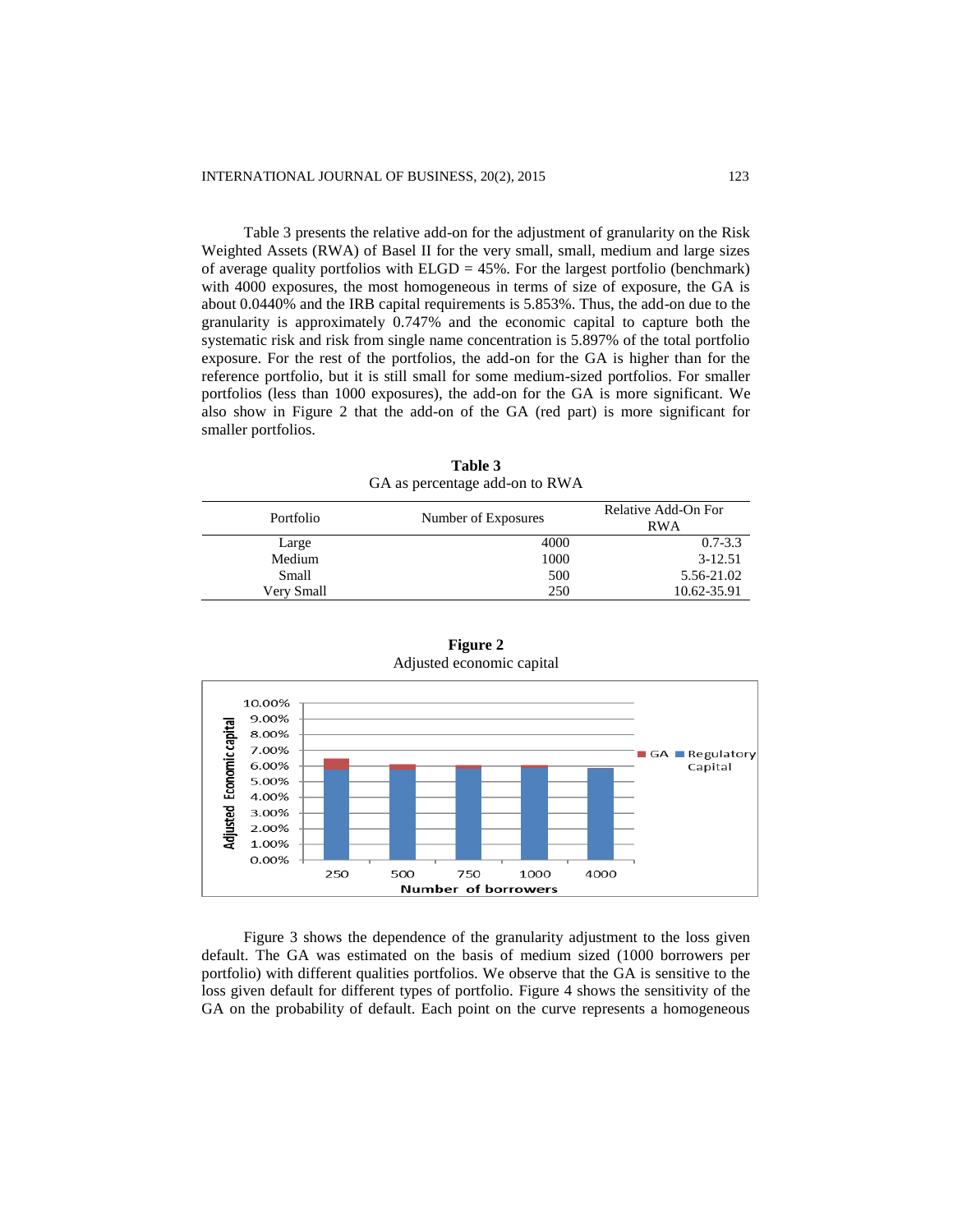portfolio of  $n = 250$  borrowers of a given PD. The sensitivity on the quality of the portfolio is non-negligible, particularly for lower-quality portfolios. Such dependence cannot be taken into account accurately by the HHI and Gini Index.

**Figure 3** Effect of loss given default on GA



**Figure 4** Effect of credit quality on simplified GA



Then, we check for the accuracy of the simplified adjustment of granularity as an approximation to the "full" GA of Equation (8). We construct four portfolios of different degrees of exposure concentrations. Each portfolio consists of n = 250 exposures and has the same PD and ELGD fixed at 45%. Portfolio P1 is completely homogeneous, whereas portfolio P4 is highly concentrated. The values for the full GA and the simplified GA for each of these portfolios are listed in Table 4. We find that the error increases with the degree of concentration and with PD but is still negligible. For example, in the case of portfolio P1 and PD =  $4\%$ , the error is only 3 basis points.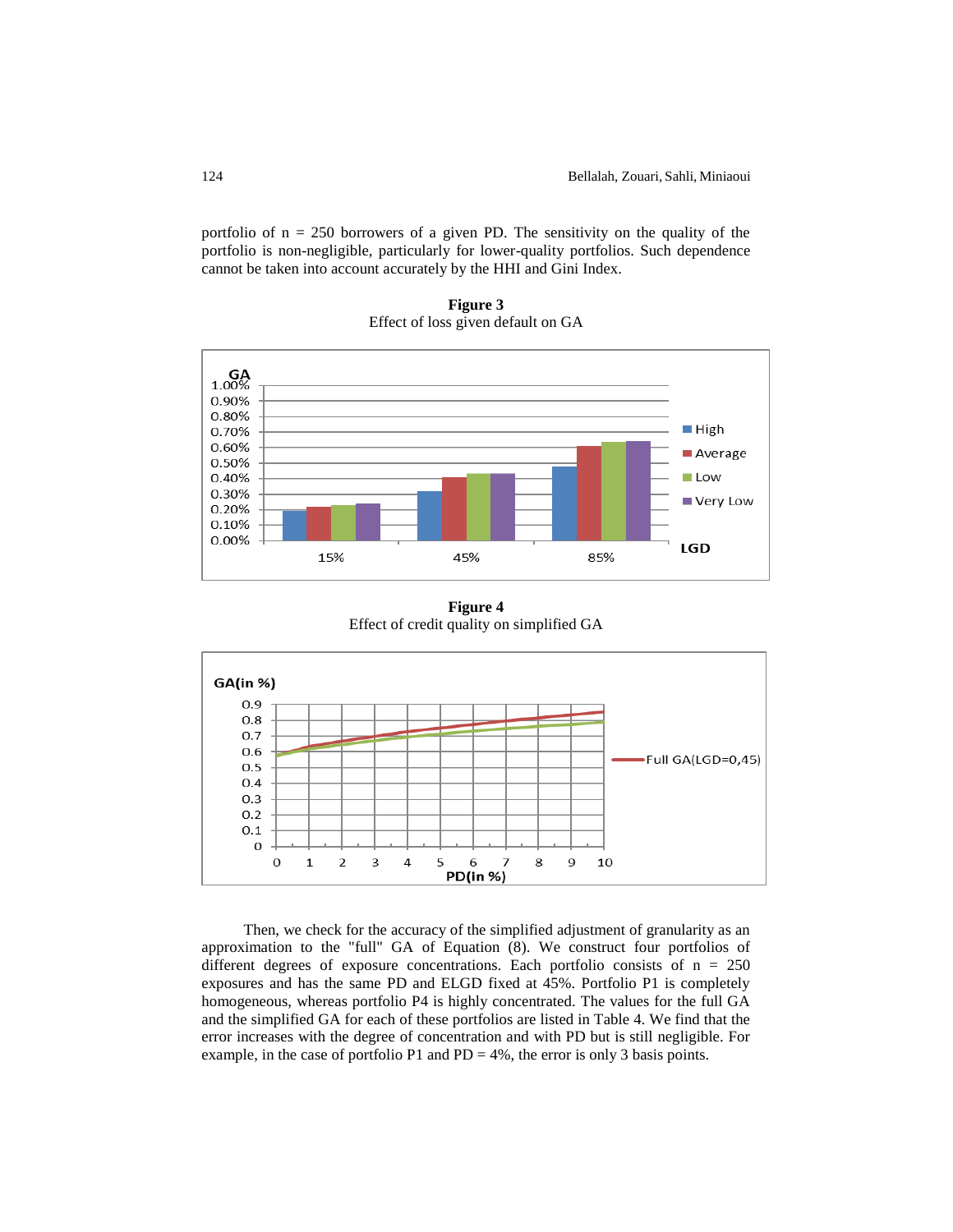| Portfolio              | P1    | P2    | P <sub>3</sub> | P4    |
|------------------------|-------|-------|----------------|-------|
| $PD = 1\%$             |       |       |                |       |
| EAD (10% of borrowers) | 10%   | 25%   | 50%            | 75%   |
| Simplified GA (in %)   | 0.493 | 0.616 | 1.371          | 2.810 |
| Full GA $(in %)$       | 0.506 | 0.633 | 1.406          | 2.883 |
| $PD = 4\%$             |       |       |                |       |
| EAD (10% of borrowers) | 10%   | 25%   | 50%            | 75%   |
| Simplified GA (in %)   | 0.555 | 0.694 | 1.542          | 3.161 |
| Full GA $(in %)$       | 0.581 | 0.727 | 1.616          | 3.313 |

**Table 4** Approximation error of the simplified GA

The error is 15 basis points in the extreme example of P4 with  $PD = 4\%$ , but even this remains small compared to the size of the granularity adjustment.

Finally, we use the largest portfolio with 4000 exposures to show the effectiveness of the upper bound (red curve) presented in Section II. In Figure 5, we show how the gap between the upper bound and the "whole portfolio" GA shrinks as m (the number of loans included in the calculation) increases with 25% of exposures included**,** this gap is only 2 basis points (27.6% of GA added). For 50% of the exposures included, the gap is reduced to 0.4 basis point (9.6% of GA added). Within this framework we show also the effectiveness of our modified upper bound (green curve). The latter reduces significantly the gap between the simplified GA and the simplified GA with upper bound. With 25% and 50% of exposures included in the calculation the gap fell respectively to 0.9 and 0.19 basis point (11.7% and 2.3% of the granularity adjustment added). From these results, we can conclude that the upper bound approach performs quite well.



**Figure 5** Tightness of the upper bound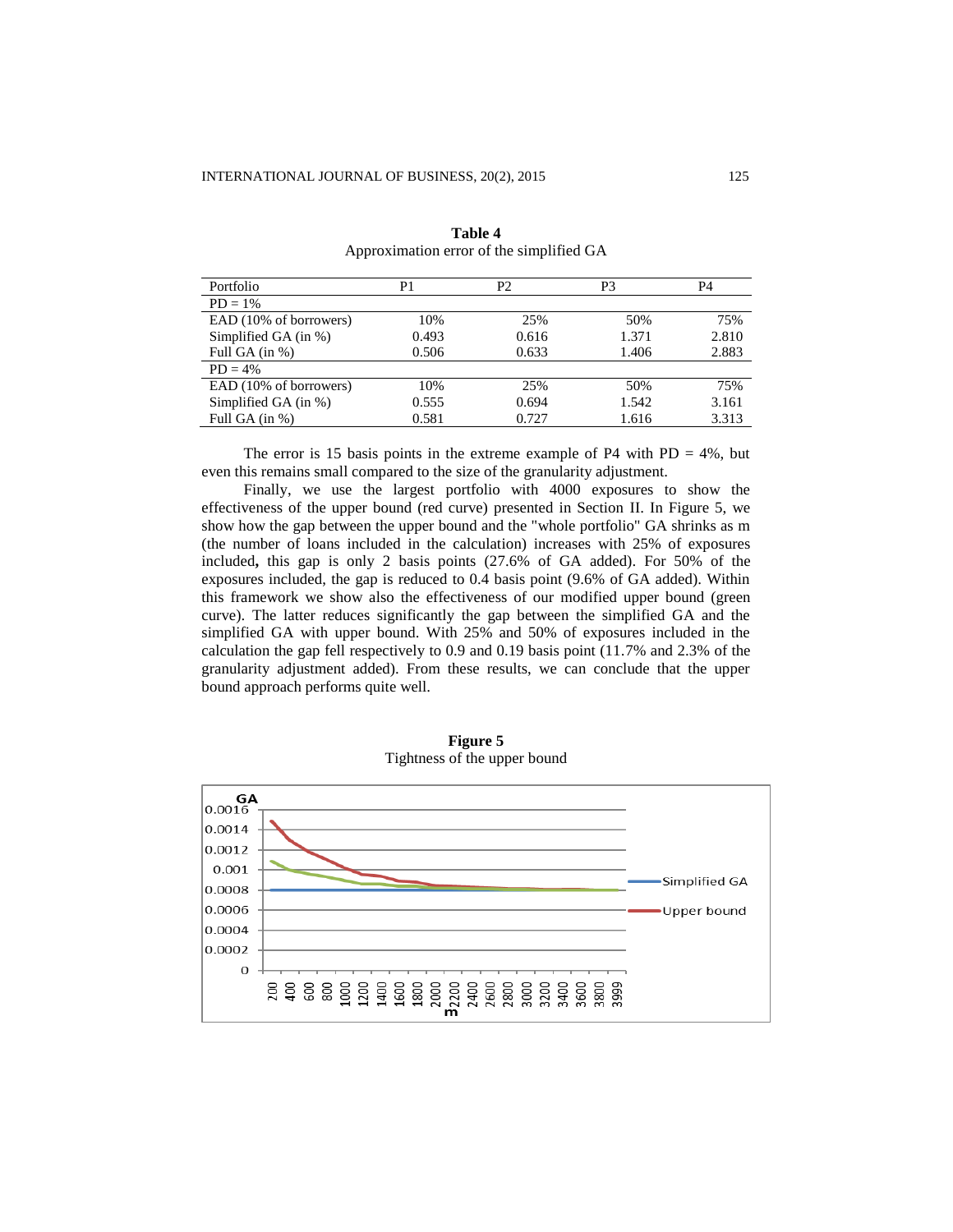# **V. CONCLUSION**

We have examined, in this paper, numerical behavior of granularity adjustment, Gini index and Herfindahl-Hirschman index in several types of portfolios and we have studied its robustness to model parameters. We have also provided an extension to the methodology of upper bound of Gordy and Lütkebohmert (2007) that enabled us to improve the performance of the latter.

A potential source of inaccuracy must be considered. The GA formula is itself an asymptotic approximation, and might not work well on very small portfolios. However, the great advantage of the analytical model is its tractability. This tractability allows us to extend a useful upper bound methodology. We also show that unlike GA approach, HHI and Gini index does not take into account the quality of the loan portfolio. In a further work it would be useful to combine this GA model with a multifactorial concentration risk model. This will allow us to get eventually a more accurate model for diversified portfolios through different sectors and regions.

#### **APPENDIX**

Calibration of factor loading  $w_i$ 

The factor loading  $w_i$  is obtained by linking the unexpected losses of capital requirements between the CreditMetrics and CreditRisk models:

$$
K_i^{CR^+} = ELGD_i PD_i w_i (\alpha_q(X) - 1)
$$

$$
K_i^{CM} = \Phi\!\!\left( \sqrt{\frac{1}{1\!-\!\rho_i}} \Phi^{-1}(PD_i) + \Phi^{-1}(q) \sqrt{\frac{\rho_i}{1\!-\!\rho_i}} \right)
$$

Thus

$$
w_{i} = \frac{\Phi\left(\sqrt{\frac{1}{1-\rho}}\Phi^{-1}(PD_{i}) + \Phi^{-1}(q)\sqrt{\frac{\rho}{1-\rho}}\right) - PD_{i}}{PD_{i}(\alpha_{q}(X) - 1)}
$$
(15)